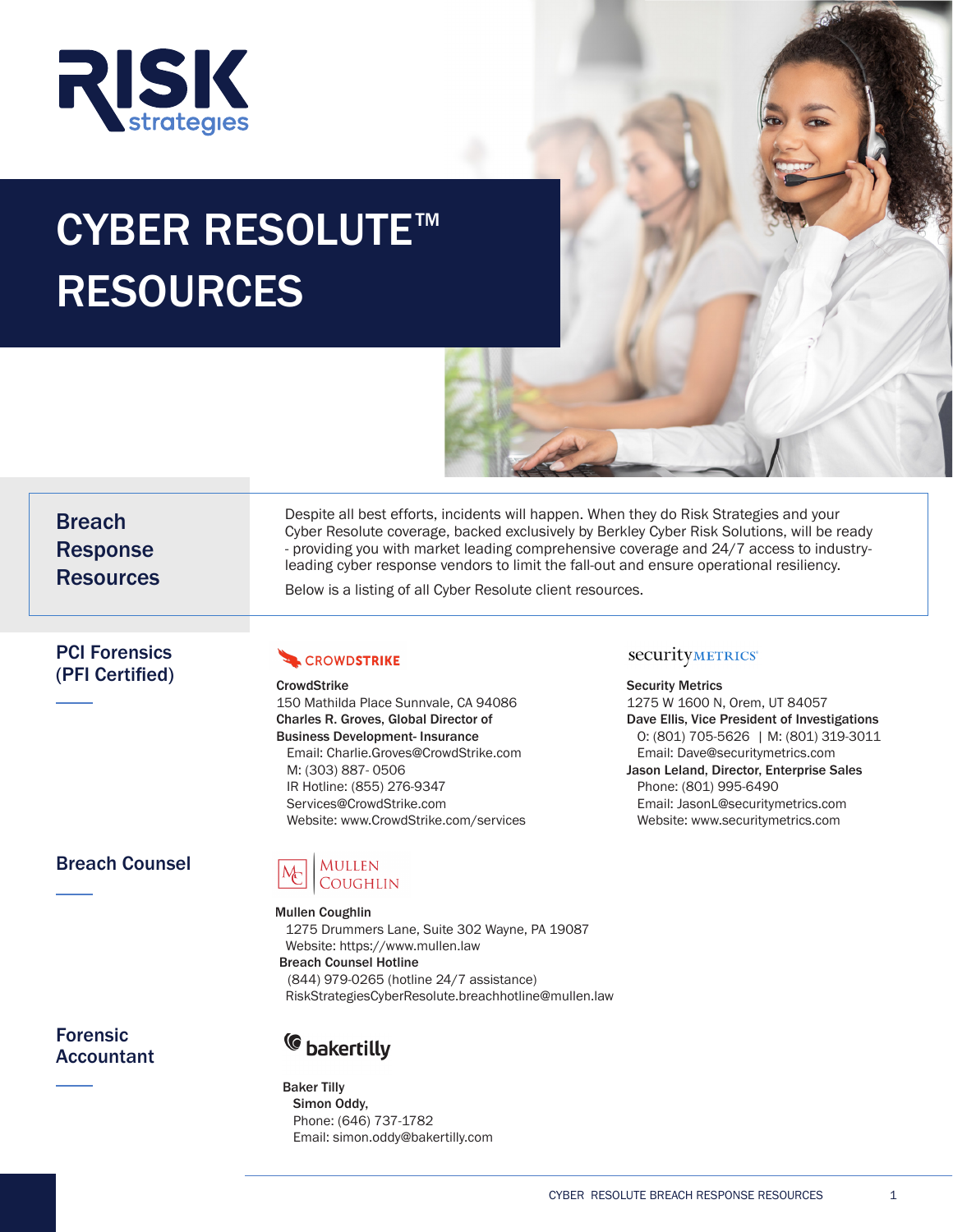

# Forensics

# **CRA** Charles River

Charles River Associates One South Wacker Drive, Suite 3400 Chicago, IL 60606 Bill Hardin, Vice President Phone: (312) 619-3309 Email: bhardin@crai.com

Andy Obuchowski, Vice President Phone: (617) 425-3549 CRA Incident Hotline: (866) 272-2923 Email: aobuchowski@crai.com Website: www.crai.com/service/cyber-crime-and-data-breach

# **GRYPSIS**

Crypsis 1410 Springhill Road, McLean, VA 22102 Brendan Rooney, Senior Director M: (703) 541-9781 Brendan.rooney@crypsisgroup.com Website: www.crypsisgroup.com

# **Arete**

Arete Incident Response 750 Lexington Ave, 9th Floor New York, NY 10022 Brookes Taney Phone: (646) 907-9767 Cyber Emergency Hotline: 866-210-9767 Email: Btaney@areteir.com Website: www.areteir.com

# ID Monitoring/ **Restoration** Services All Clear ID And Services Experian



All Clear ID 816 Congress Avenue, Suite 1800 Austin, TX 78701 Allen Burzen, Director of Sales and Partner Development O: (512) 897-8208 M: (512) 897-8208 Email: Allen.Burzen@allclearid.com Incident Response Team: Email: responseteam@allclearid.com Hotline: 1(877) 441-3009

Website: www.allclearid.com/business

# $\blacksquare$ K $\blacksquare$

#### KIVU

 44 Montgomery St. Suite 700 San Francisco, CA 94014 Shawn Melito, Management Analyst Phone: (814) 207-4007 Kivu Data Breach Hotline: (855) 548-8767 Email: smelito@kivuconsulting.com Email: incidentresponse@kivuconsulting.com Website: www.kivuconsulting.com/services/forensics



Ankura 50 South 16th Street Philadelphia, PA 19102 Robert Olsen O: (410) 340-3560 Email: ankuracyber@ankura.com Incident Response Email: incident@navigant.com Website: ankura.com/suite/expertise/cybersecurity/

#### **TRACEPOINT**

Trace Point

Rob Driscoll 516.732.0300 rob.driscoll@tracepoint.com Website: www.tracepoint.com

# **Pexperian**

 535 Anton Blvd, Suite 100 Costa Mesa, CA 92626 Ozzie Fonseca, Senior Director, Data Breach Resolution Phone: (949) 567-3851 Hotline: (866) 751-1323 Email: databreachinfo@experian.com Email: Ozzie.Fonseca@experian.com Website: http://www.experian.com/data-breach/ data-breach-resources.html